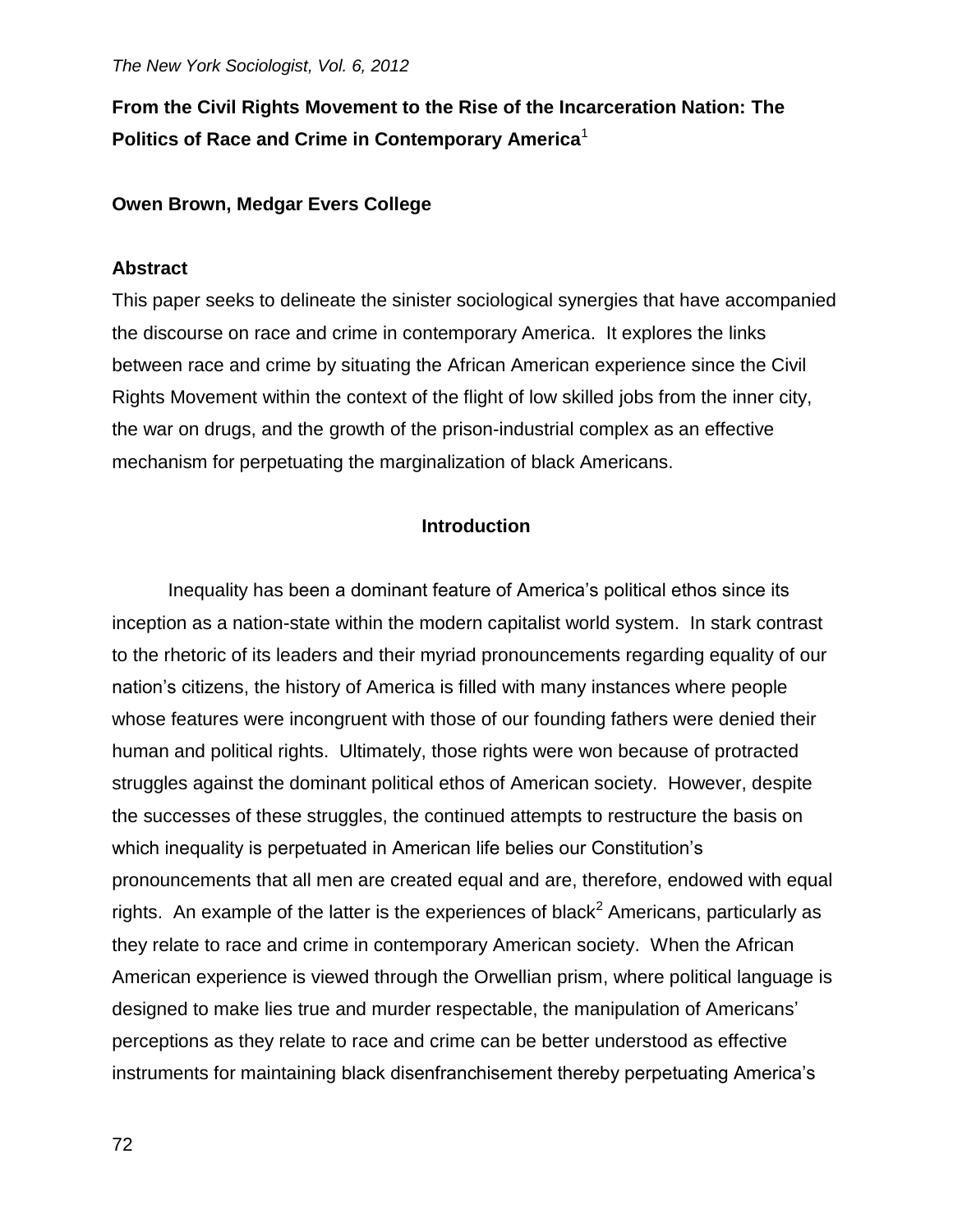system of racial hierarchy. Not surprisingly, America's system of racial hierarchy is firmly rooted in inequality (Orwell 1946; Orwell 1961; Steinberg 1999; Alexander 2012).

My concern with exploring the nexus between race and crime stems from my belief that the American prison-industrial complex represents an insidious and seemingly apolitical attempt to perpetuate the continuing marginalization of African Americans. For example, according to the NAACP's Criminal Justice Fact Sheet, about 14 million whites and 2.6 million African Americans, about the same proportion of each group, reported using an illicit drug. Surprisingly, the arrest and conviction rates of blacks for drug usage/distribution are much greater than for their white counterparts. The latter finding is buttressed by the Congressional testimony of Marc Mauer, executive director of the Sentencing Project, in which he pointed out that although blacks constitute 13 percent of the American population and 14 percent of drug users, they make up 37 percent of Americans arrested for drugs and 56 percent of the people in state prisons for drug offenses (U.S. Congress 2009). A felony conviction is tantamount to economic suicide because an African American with a felony conviction will experience major barriers to legal employment and, in some states, be denied the right to participate in the electoral process at the local and national levels. Although it is true that all individuals with felony convictions experience substantial obstacles to employment, this problem is especially acute for African Americans. As Pager and Western reported, black job seekers without criminal records fare as well as white males just released from prison (Pager and Western 2005:12). Given the fact that incarceration exacerbates inequality, this paper explores three topics:

First, it delineates the progress of African Americans as a consequence of the Civil Rights revolution. However, the success of the Civil Rights Movement gave rise to allegedly race neutral policies such as the war on drugs that led to the explosion of the number of African Americans in our nation's prisons.

Second, while a large number of African American males in our nation's prisons and jails have garnered the attention of criminologists, scholars and journalists, the number of African American females in prison holds disturbing implications. Specifically, black females are warehoused in American prisons at three times the rate of their white counterparts<sup>3</sup>. However, since 2000 the ratio of black to white female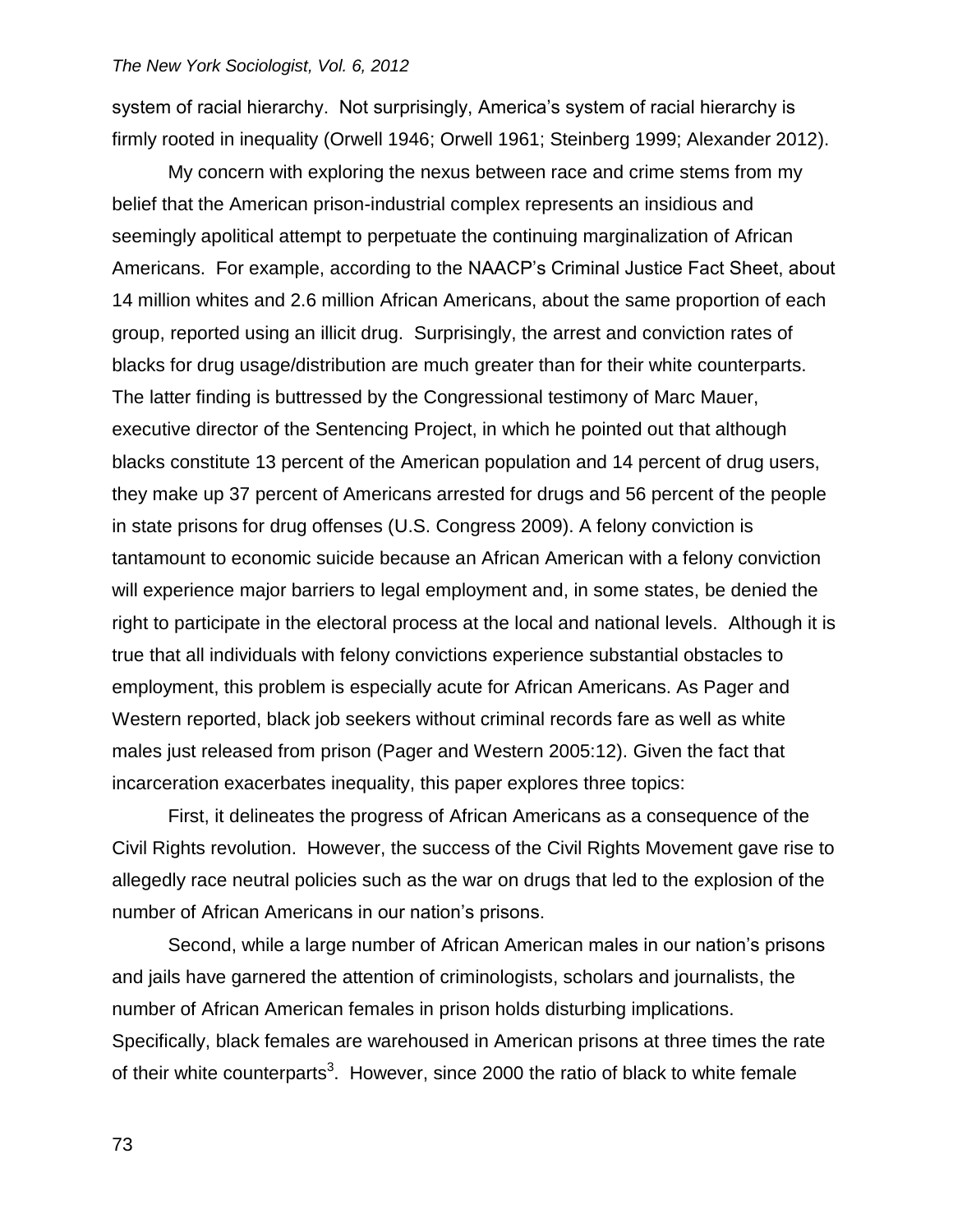imprisonment has declined. My exposition seeks to address this issue and its impact on African American families.

Finally, the social costs of incarceration are delineated because of their destructive consequences on employment, family, political and community engagement. In the words of Paul Street (2001), the "sinister sociological synergies" implicit in the reality accompanying race and crime in contemporary America constitute the subject matter of this paper.

# **Progress and the Continuing Significance of Race**

Since the Civil Rights era, blacks in America have made significant progress. Black chief executive officers such as Ursula Burns (Xerox), Kenneth Chenault (American Express), Ronald Williams (Aetna) and John Thompson (Symantec) provide leadership to Fortune 500 companies. The ability of Michael Jordan to become the majority owner of a professional basketball team and the reelection of Barack Obama as the President of the United States speak to the remarkable progress that African Americans have made. The lofty achievements of high profile blacks in higher education, entertainment, sports, government, and other sectors of American society have given birth to the perception that race based discrimination is a thing of the past. Pager and Western remarked,

Public opinion polls indicate that Americans today are much less likely to view discrimination as a major problem as were their counterparts in the 1970s. In fact, according to a recent Gallup poll, more than three quarters of the general public believe that Blacks are treated the same as Whites in society ( Pager and Western 2005:1).

Ironically, the success of African Americans such as Eleanor Holmes Norton, Condoleezza Rice, Alice Walker, and Oprah Winfrey does not mean that African Americans no longer face powerful barriers to equal access to jobs in the American workforce. Despite the progress of blacks and the prevailing view that race based discrimination is no longer a significant force limiting the opportunities available to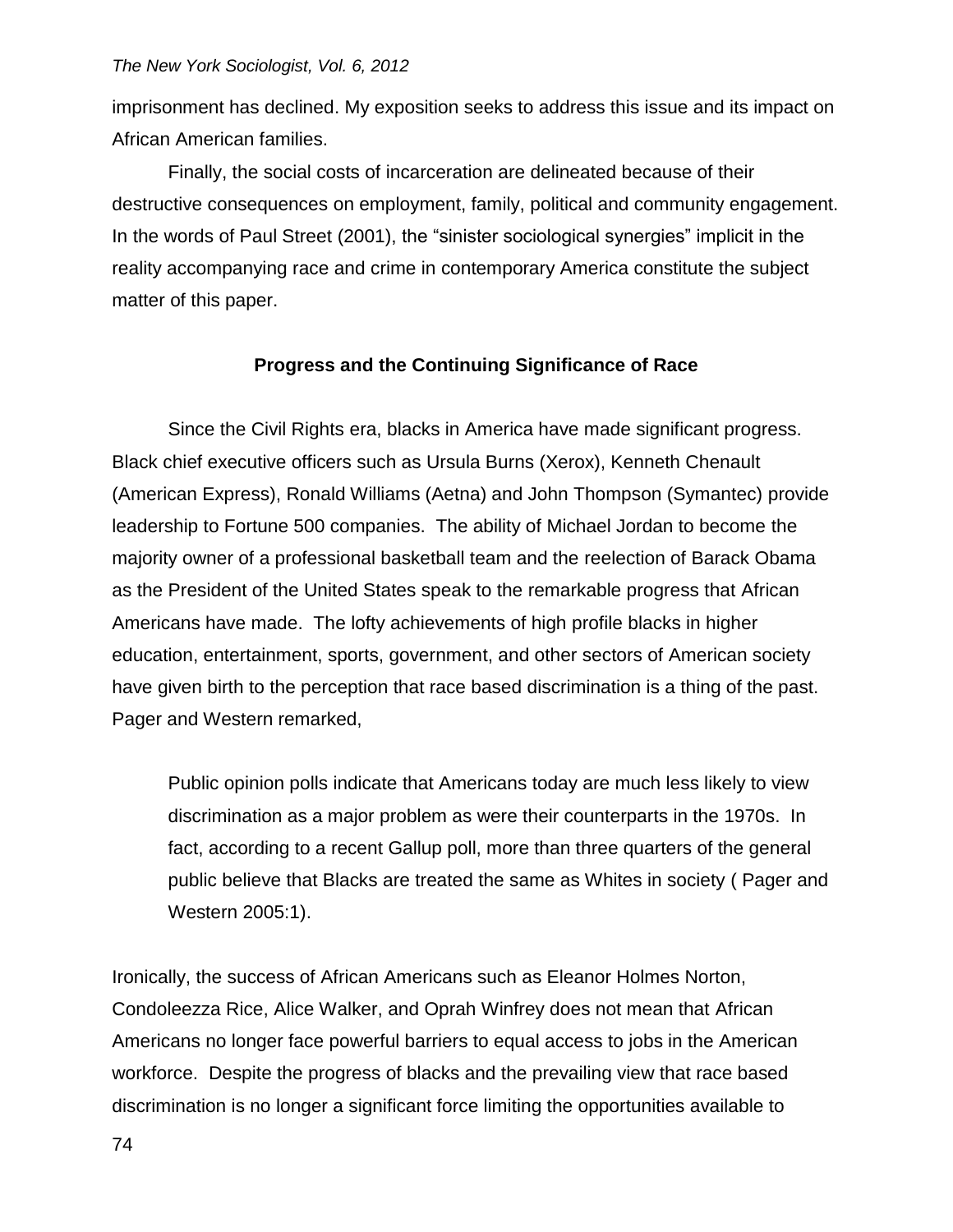minorities, blacks continue to face significant challenges in the workplace. As Pager and Western's study confirms,

In contrast to public opinion that assumes little influence of discrimination on labor market inequality, we find that black job applicants are only two-thirds as successful as equally qualified whites. Indeed, black job seekers fare no better than white men just released from prison. Discrimination continues to represent a major barrier to economic self-sufficiency for those at the low end of the labor market hierarchy. Blacks, and to a lesser extent Latinos, are routinely passed over in favor of whites for the most basic kinds of low-wage work. Indeed, discrimination has not been eliminated in the post-civil rights period as some contend, but remains a vital component of a complex pattern of racial inequality (Pager and Western 2005:12).

An investigation into the continuing significance of race is important because opportunities for advancement in our society's education and employment arenas are not wholly independent of an individual's racial/ethnic classification(s). As Pettit's research demonstrates, "By 2008, a young black man without a high school diploma was more likely to be in prison or jail than to be employed in the paid labor force" (2012:67). Consequently, exploring the connections between education, employment, and incarceration are critical because, as Pettit and Western's (2004) research has illustrated, young black males who have high school diplomas and/or college degrees and are successfully engaged in the labor market are less likely to be under the supervision of the law enforcement community. Black males who have dropped out of high school dominate the demographic profile of African Americans behind bars (see Table 1).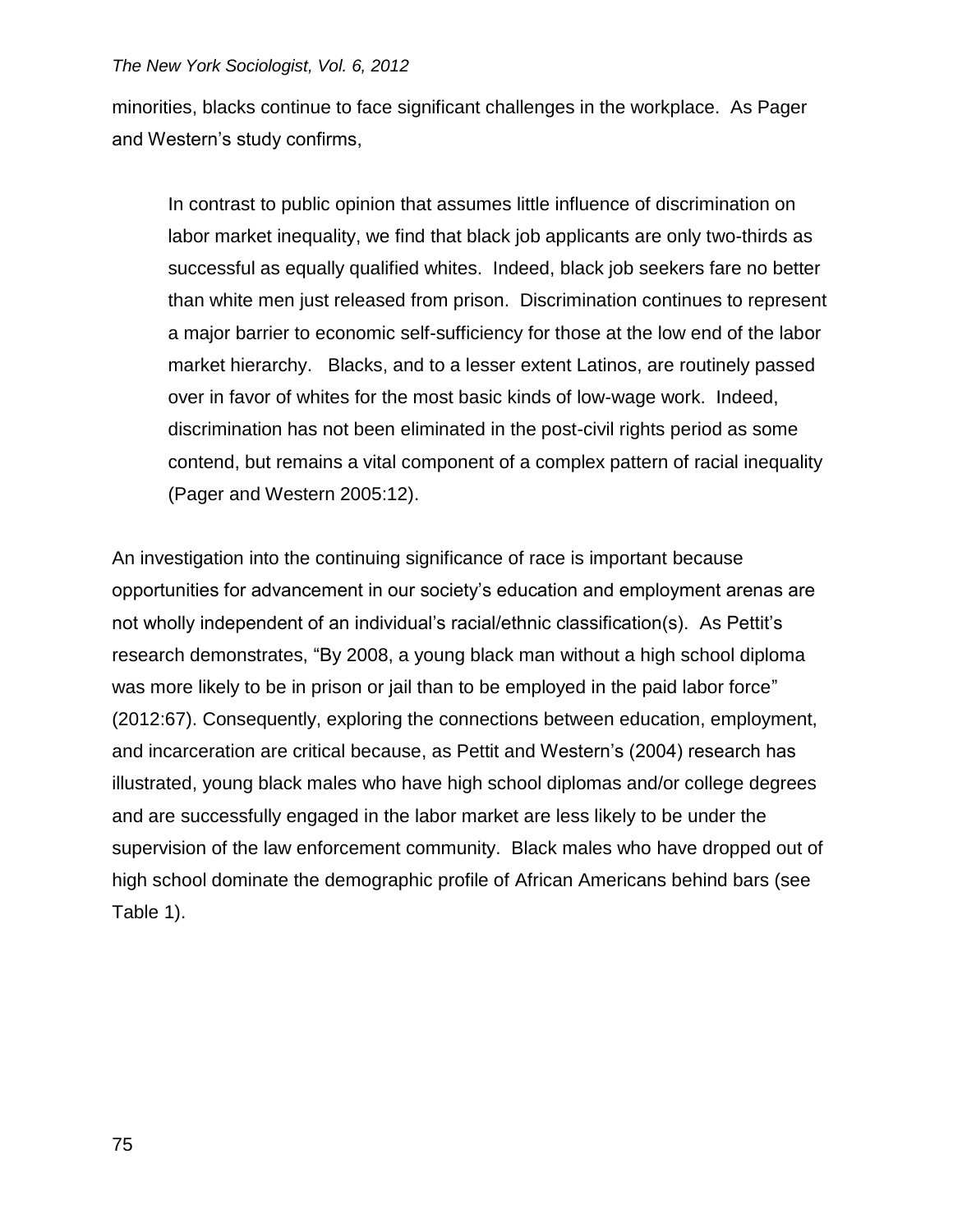| Table 1: Percent of Jobless in Prison or Jail, 1980-2008 |          |                 |  |          |                      |  |
|----------------------------------------------------------|----------|-----------------|--|----------|----------------------|--|
|                                                          | 1980     |                 |  | 2008     |                      |  |
|                                                          | Non-     | Non-            |  | Non-     | Non-Hispanic Black   |  |
|                                                          | Hispanic | <b>Hispanic</b> |  | Hispanic |                      |  |
|                                                          | White    | <b>Black</b>    |  | White    |                      |  |
| 18-64                                                    | 2.4%     | 9.6%            |  | 5.6%     | 20.8%                |  |
| $20 - 34$                                                | 4.2%     | 16.7%           |  | 9.2%     | 27.4%                |  |
| 20-24 with                                               | 8.7%     | 23.8%           |  | 28.2%    | 50.4%                |  |
| less than a                                              |          |                 |  |          |                      |  |
| high school                                              |          |                 |  |          | Source: Pettit, Mass |  |
| diploma                                                  |          |                 |  |          | Incarceration (2012) |  |

The explosive growth in the number of young black males who are disconnected from our nation's educational institutions and labor market cannot be understood without an appreciation of our leaders' embrace of public policies that buttressed the war on drugs and the deindustrialization of urban centers, starting in the 1960s. These developments along with the radicalization of the Civil Rights Movements as evidenced by the urban revolts in Newark, Detroit, and Watts set the stage for the criminalization of a significant segment of the African American community. These public policies are legitimized by the belief that African Americans were inherently violent, educationally inferior, and that the commitment of black males to their children was tenuous, at best.

# **The War on Drugs and the Growth of the Prison-Industrial Complex**

76 Since the 1960s, African Americans have increasingly become the face of the dangerous class, in American society. The roots of the criminalization of African Americans, as a contemporary phenomenon, can be traced to the Civil Rights Movement when white supremacists tried unsuccessfully to portray black attempts to end Jim Crow segregation in public places as unlawful. Southern segregationists' attempts to criminalize the Civil Rights Movement failed largely because images of southern blacks fighting valiant non-violent campaigns against white oppression were analogous to the biblical battle between David and Goliath. These images became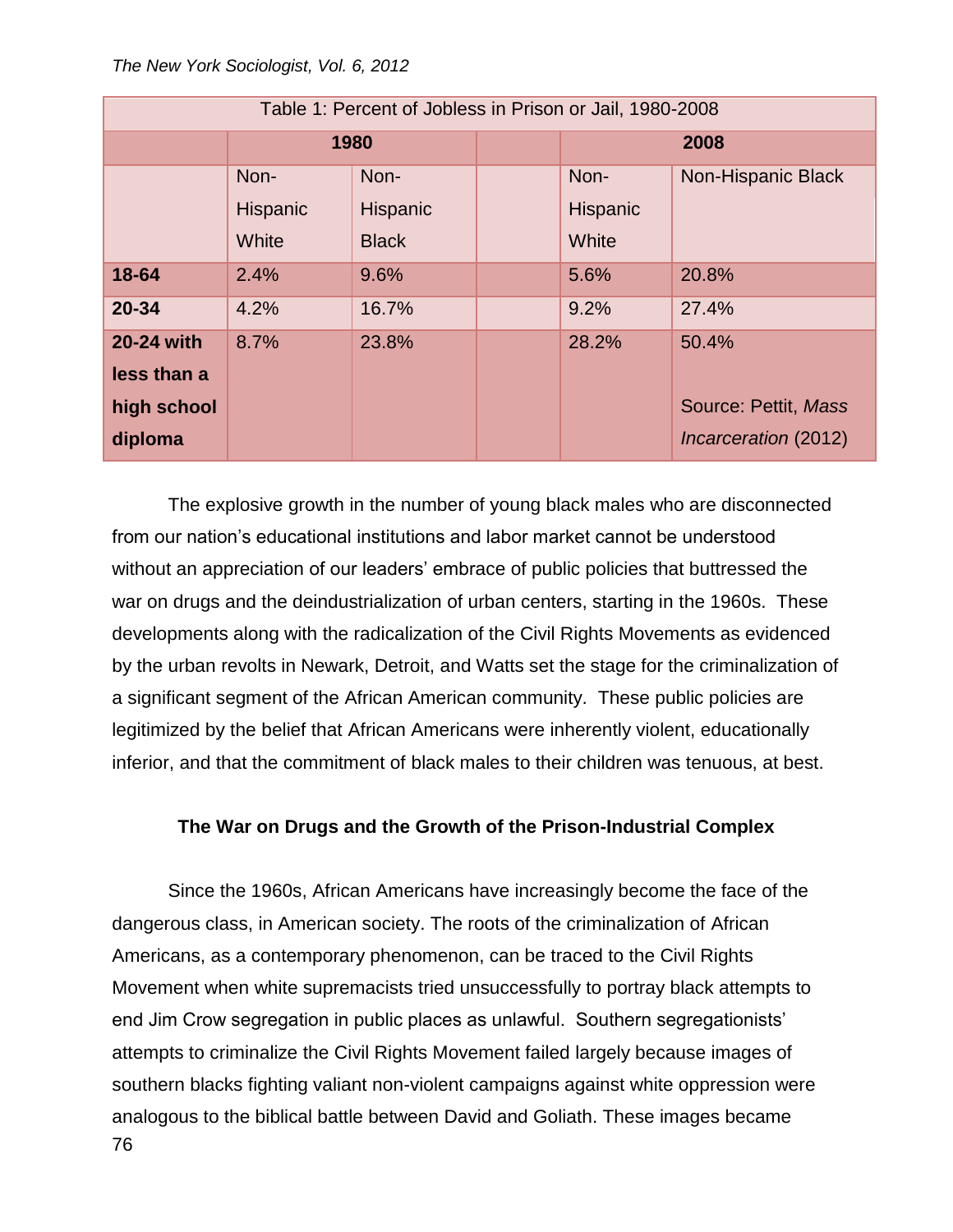prolific on the television sets of northerners who were shocked by southerners' violent reactions to African Americans' attempts to win their civil rights and integrate public educational institutions. An iconic image of the latter was Norman Rockwell's magazine cover titled "The Problem We All Live With."<sup>4</sup> Rockwell's painting depicted a six year old African American girl, Ruby Bridges, being escorted by four U.S. marshals to an all white school in New Orleans, Louisiana. Ruby's enrollment at William Frantz Public School in the fall of 1960 was a direct consequence of the Supreme Court's *Brown v. Board of Education* ruling outlawing segregation in public schools. White proponents of the Jim Crow status quo vehemently resisted the federal government's attempts at racial desegregation through protest, intimidation, and murder. White southerners' proclivities for employing intimidation and murder as efficacious tools for imposing their wills on blacks shocked many white northern liberals. Unfortunately, while white liberals initially supported the Civil Rights Movement and its leaders' lofty demand to end the policy of separate and unequal accommodations, when the movement entered its more militant black power phase white support for the movement largely evaporated. Increasingly, militaristic strategies--orchestrated by J. Edgar Hoover and law enforcement leaders at the state and local levels--were employed to crush the radical elements within the Civil Rights Movement. This led Roderick Bush to observe:

…the tension between the heroic act of the oppressed and the larger and more democratic vision that Malcolm X and the Black Panther Party articulated created a juncture at which federal and local law enforcement agencies could implicitly justify acting as occupying armies not only to bring these dangerous organizations under control, but also to monitor and undermine the efforts of all who were involved in the movement as a whole. It is only in this context that we can understand how the FBI's war against Dr. Marin Luther King, Jr., could gain such wide support among liberals, who in theory supported the program of the Civil Rights movement (Bush 2009:2).

Ultimately, these counter-revolutionary campaigns' destructive impact on black democratic movements for change involved the use of clandestine and oppressive actions. These efforts proved too much for the black offensive against the federal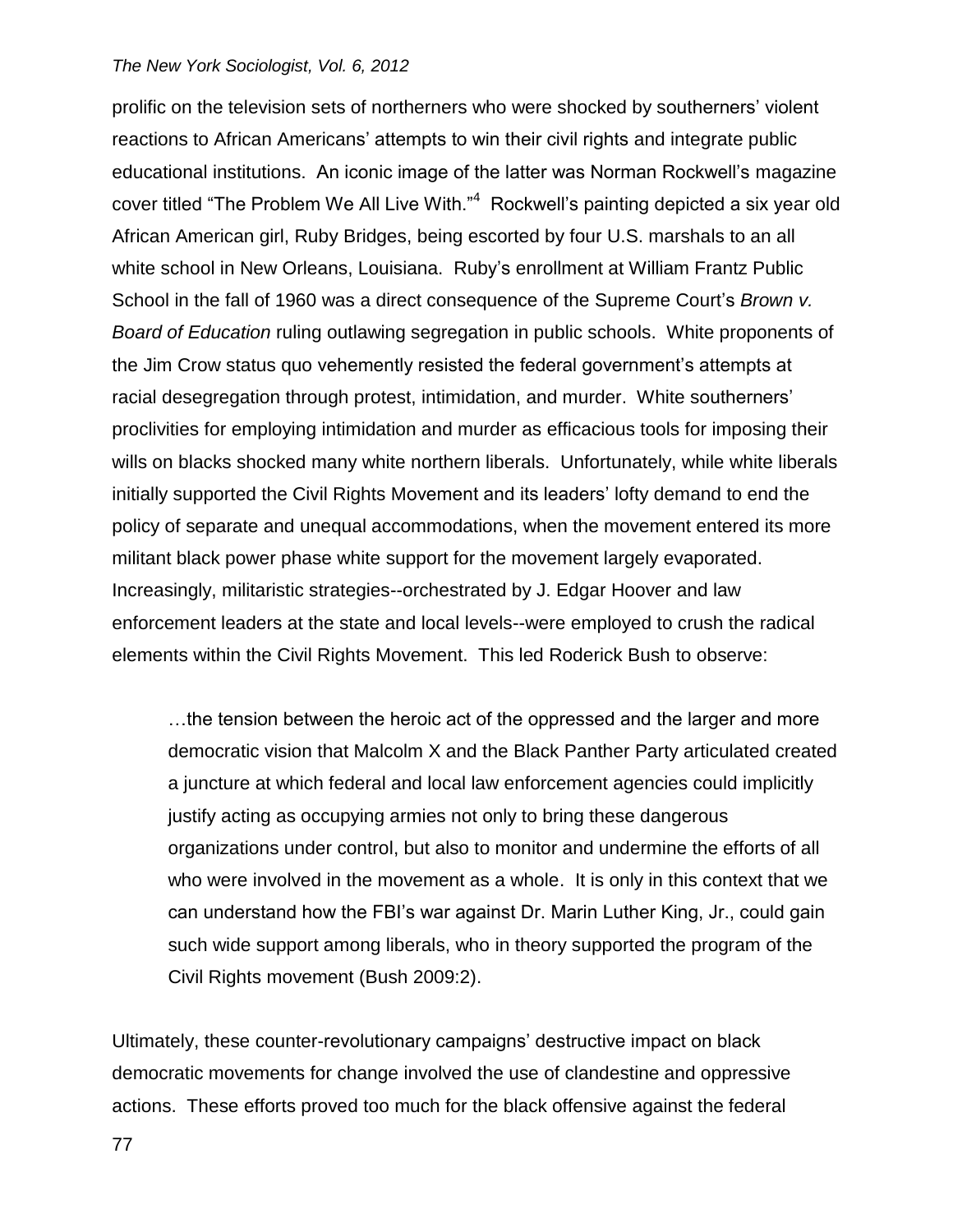government's attempt to maintain the racial status quo minus Jim Crow. Thus, Malcolm X was assassinated, members of the Black Panther Party were jailed and legally executed by armed agents of the state, and the full force of the law was utilized to coopt and/or destabilize important institutions within the black community.

The assassination and defeat of these individuals and organizations left the black community along with its traditional and conservative Civil Rights organizations unprepared to address the new period characterized by the disappearance of work, the proliferation of apparently race neutral policies, and punitive law enforcement tactics that reduced black girls and boys to fodder for the illegal drug industry, overcrowded and failing schools, the prison-industrial complex, and low wage unskilled jobs where career advancement and wage growth were, at best, tenuous. The deindustrialization of urban centers meant that access to high wage jobs in the low skill sector of the national economy was a thing of the past. The exodus of low skilled high wage jobs that accompanied the deindustrialization of American urban centers, gave rise to a drug economy. Infamous figures such as Nicky Barnes, Frank Lucas, and Freeway Rick Ross reinforced the erroneous belief that the drug trade could provide African American males a viable route to financial success and material well-being. Not surprisingly, during this period public policy shaped the implementation of laws that targeted blacks, thereby destabilizing the communities in which they lived.

### **Public Policy, Crime Bills & the Criminalization of African Americans**

On July 14, 1969, President Richard Nixon identified drug abuse as a threat to national security. President Nixon's remarks to Congress were replete with statistics regarding the dramatic increase in the use of narcotics and drug arrests. In 1971 he officially launched the War on Drugs and created the Drug Enforcement Administration (DEA) to coordinate the national campaign against the rising tide of drug abuse. The war on drugs resulted in the passage of legislation aimed at punishing those who engaged in the illicit distribution and use of narcotics. At the federal level, Congress passed major crime bills in 1968, 1984, 1986, 1988, and 1994 $^5$ . Bills such as the Crime Control and Safe Streets Act and the Violent Crime Control and Enforcement Act have provided states with fiscal incentives to incarcerate more of their residents. States that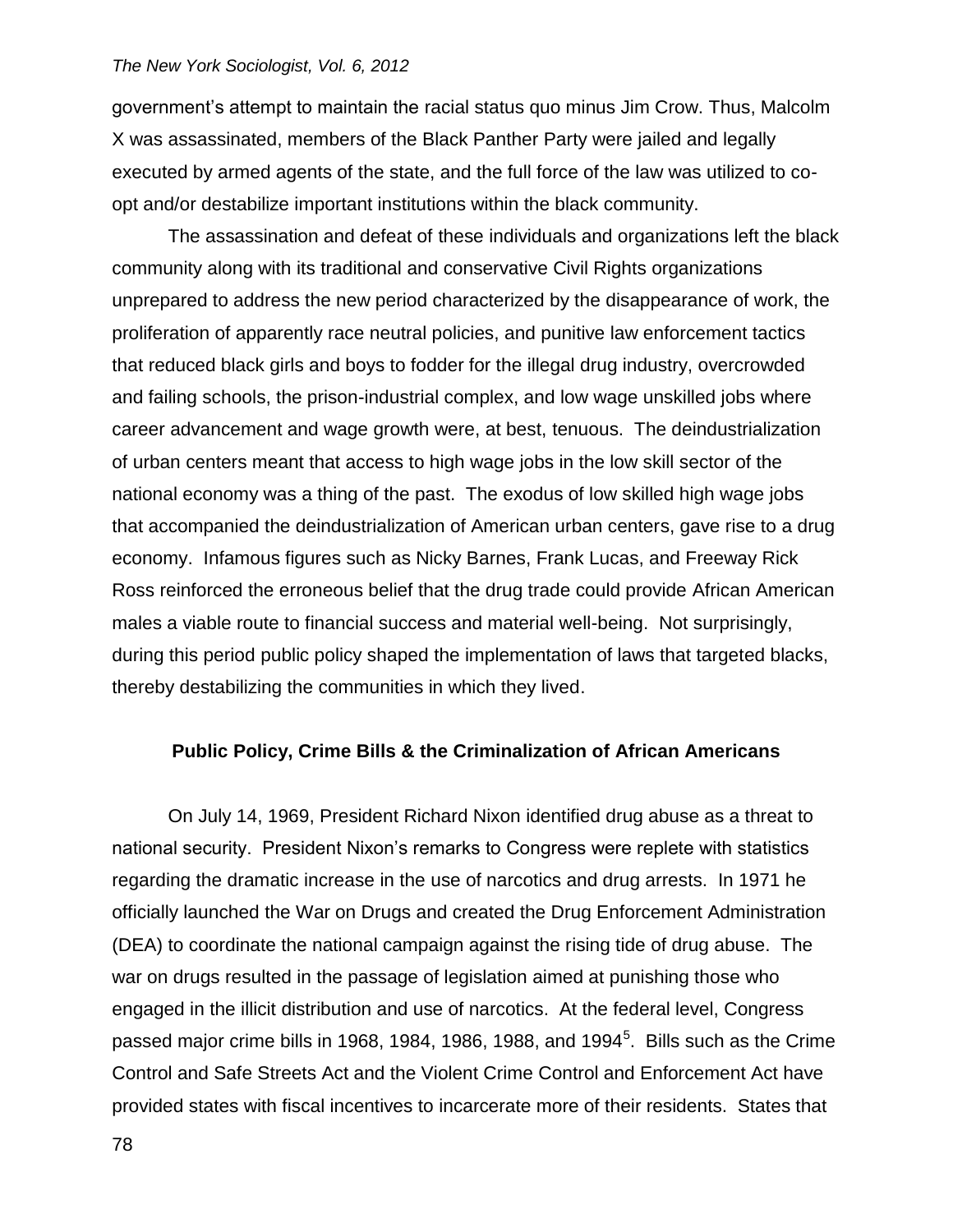failed to promote a get tough on crime posture were not able to access millions of dollars from the federal government. Thus, under the 1994 federal crime bill, a state could receive part of the \$9.7 billion set aside for new prison construction only if it required inmates to serve at least 85 percent of their sentences before parole, in effect doubling sentences for many classes of offenders (Donziger 1996:13-14).

At the state level, New York's Rockefeller Drug Laws of 1973, Michigan's 650- Lifer Law of 1978, and California's Three Strikes Law of 1994 mirrored the federal government's preference for longer sentences for those convicted for drug related offenses. The Rockefeller Drug Laws represented a milestone in our nation's war on drugs. As Madison Gray observed, they created mandatory minimum sentences of fifteen years to life for possession of four ounces of narcotics—about the same as a sentence for second degree murder (Gray 2009). Similar to New York's laws, Michigan's 650-Lifer Law required judges to incarcerate drug offenders convicted of delivering more than 650 grams of narcotics (Gray 2009). The implementation and execution of these laws had a disproportionate impact on African Americans and, particularly since the 1980s, led to the explosion in their numbers behind bars.

Scholars and activists who have argued that federal and state governments' get tough on crime policies are inherently biased often cite the differences in punishments that are meted out to those convicted of trafficking crack as opposed to powder cocaine (Donzinger 1996; Roberts 2004; Cuffee 2008). As Aldolphus Belk argued, "The Anti-Drug Act of 1986 was drafted in response to the advent of the crack." He continued, "The most controversial aspect of the law was the 100-to-1 ratio, which created the following penalty structure for first offense cocaine trafficking" (see Table 2). An individual convicted of trafficking 5 grams of crack cocaine received the same sentence as an individual convicted of trafficking 500 grams of powder cocaine<sup>6</sup> (Belk 2006:8). In an example of logic being turned on its head, in 2002 blacks constituted more than 80 percent of the people sentenced under the federal crack cocaine laws despite the fact that more than two-thirds of crack cocaine users were white and Hispanics, (NAACP 2009). However, given the prevailing perception that whites were more likely to use powder cocaine as opposed to blacks who were more likely to utilize the poor people's form of cocaine—i.e., crack, blacks were penalized more harshly under this sentencing structure. This led Belk to conclude that:

79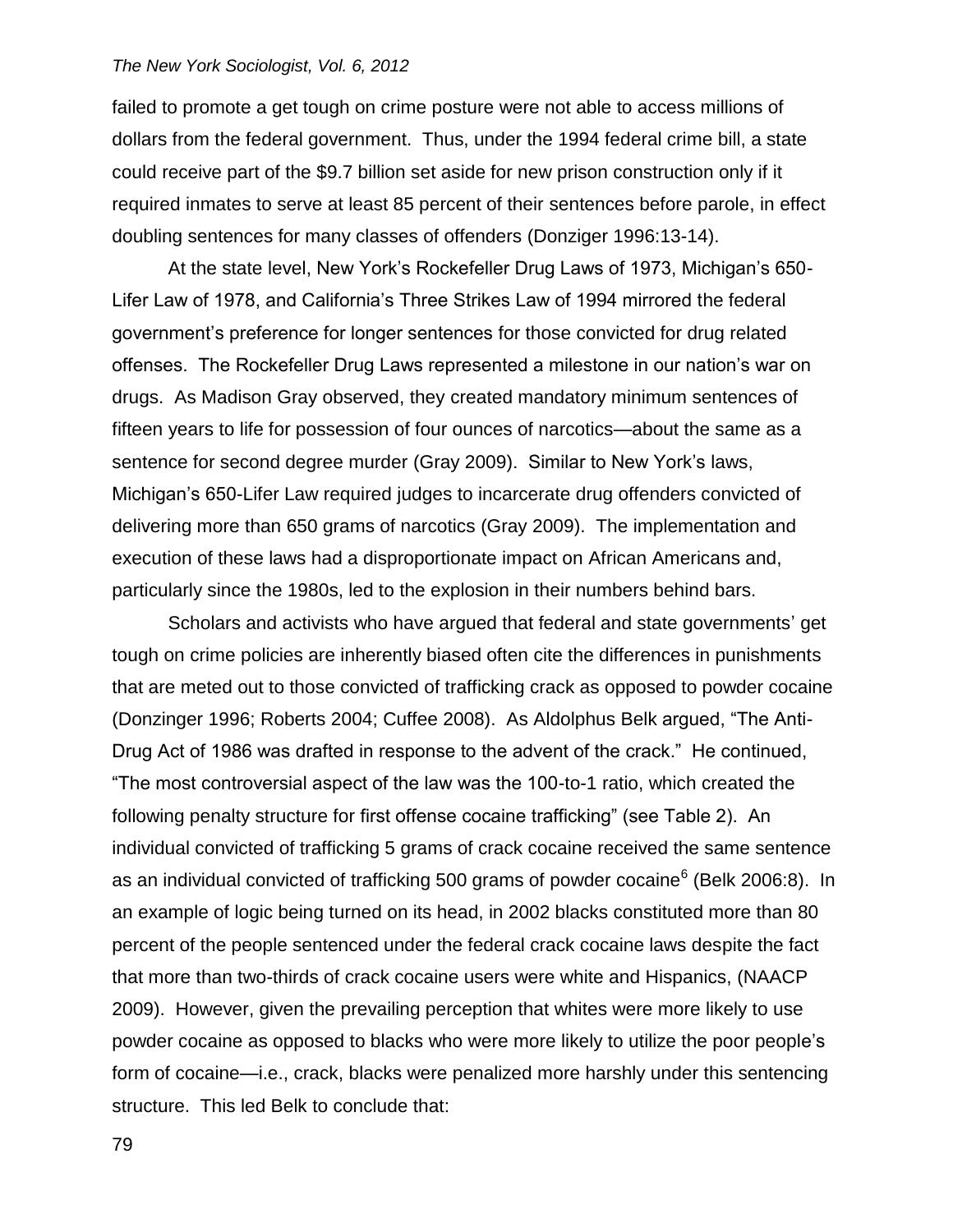The creation of the 100-to-1 ratio was a deliberate act on the part of the executive branch and Congress, as both institutions considered crack to be the leading drug menace in America. As a result, for any amount of cocaine, trafficking offenses involving crack are now considerably more severe than those involving drugs such as powder cocaine. This aspect of the law reflected a severity similar to the drug laws enacted in New York State during the 1970s (Belk 2006:8).

| 5 grams or more of crack cocaine or   | = five year mandatory minimum penalty    |
|---------------------------------------|------------------------------------------|
| 500 grams or more of powder cocaine   |                                          |
| 50 grams or more of crack cocaine or  | = ten year mandatory minimum penalty     |
| 5,000 grams or more of powder cocaine | <b>Source: Belk, A New Generation of</b> |
|                                       | <b>Native Sons (2006)</b>                |

**Table 2: Sentencing Guidelines for Crack versus Powder Cocaine**

This imbalance in the design and application of drug laws and sentencing practices had a profound and disproportionate impact on African Americans. Notwithstanding similar rates of drug use among all races, African Americans fed the prison industrial-complex and the communities in which they lived were transformed into police states with whites playing the leading role in law enforcement and blacks, as a percentage of the American population, dominating the faces behind bars.

Predictably, the passage of federal and state crime bills led to an explosion of the number of Americans, in general, and African Americans, in particular, warehoused in our nation's jails and prisons or under the supervision of the court via parole officers. Figure 1 illustrates our national addiction to the prison-industrial complex and the judicial system that feeds it. When the number of inmates is combined with individuals on probation and parole, the number of Americans under the supervision of the criminal justice system climbs to over seven million. While conservatives celebrated the get tough on crime stance and its race neutral articulations, African American males bore the brunt of these policies (see Figure 2); their average rate of incarceration from 2000- 2010 was seven times that of white males. This was due largely to number of African Americans in prison for non-violent drug related offenses. While these laws and policies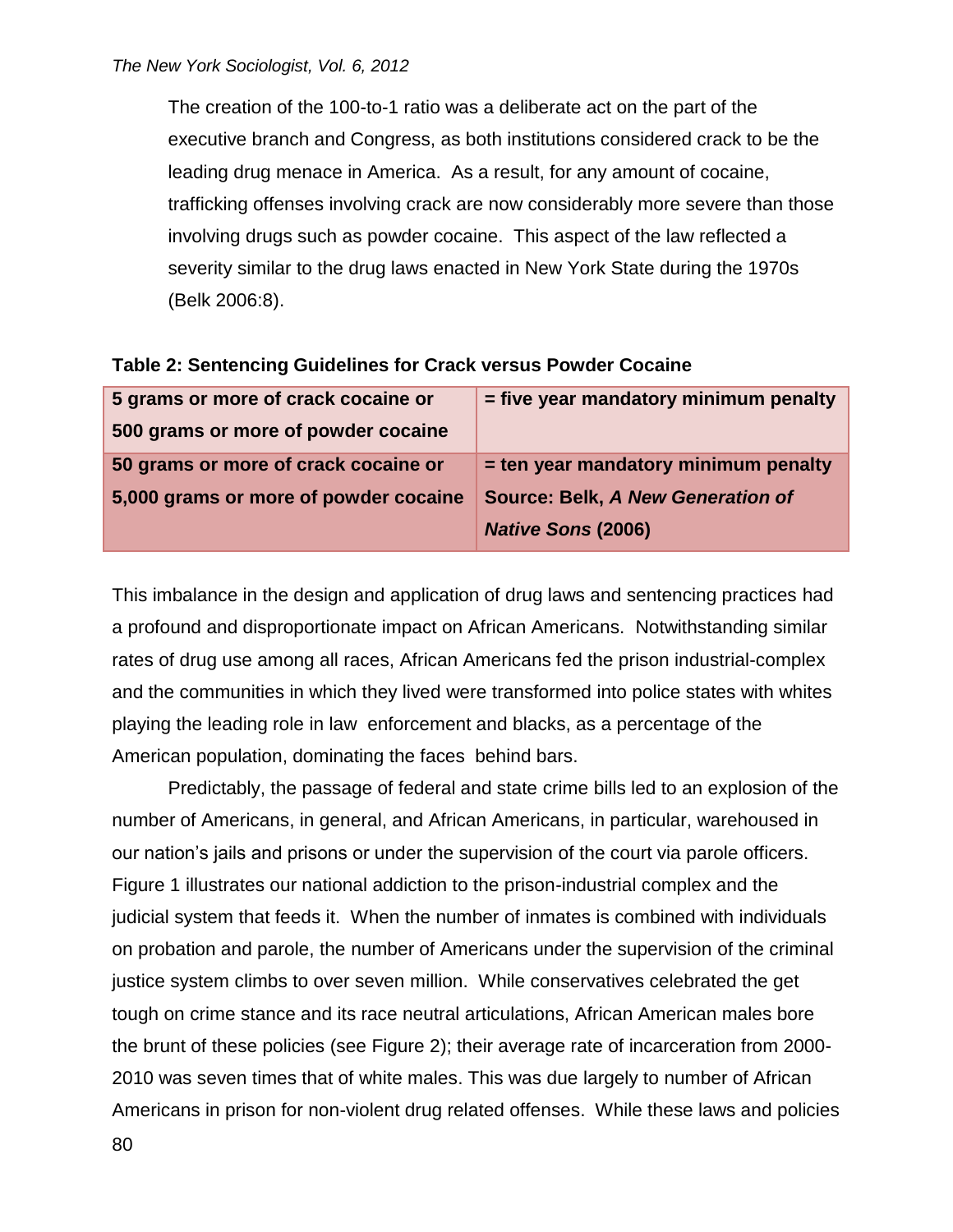were framed in race neutral language, they unleashed disastrous consequences on the life trajectories of many men of color.



The criminalization of African Americans is obfuscated by race neutral language that has come to dominate the post civil rights era (Alexander 2012:8; Wise 2010). This was largely a consequence of the "Southern Strategy" that led to the election of President Richard Nixon and inaugurated the rise of the Republican Party's dominance in the South. The blue print utilized by President Nixon to acquire the presidency was enhanced by Ronald Reagan's campaign for president in 1980 and his skillful use of the image of the black welfare queen, without reference to race. In 1988 Reagan's Vice-President, George H.W. Bush, used Willie Horton attack ads to portray his opponent for the presidency, former Massachusetts Governor Michael Dukakis, as weak on crime. Bush's ads played to the popular perception that blacks were the chief purveyors of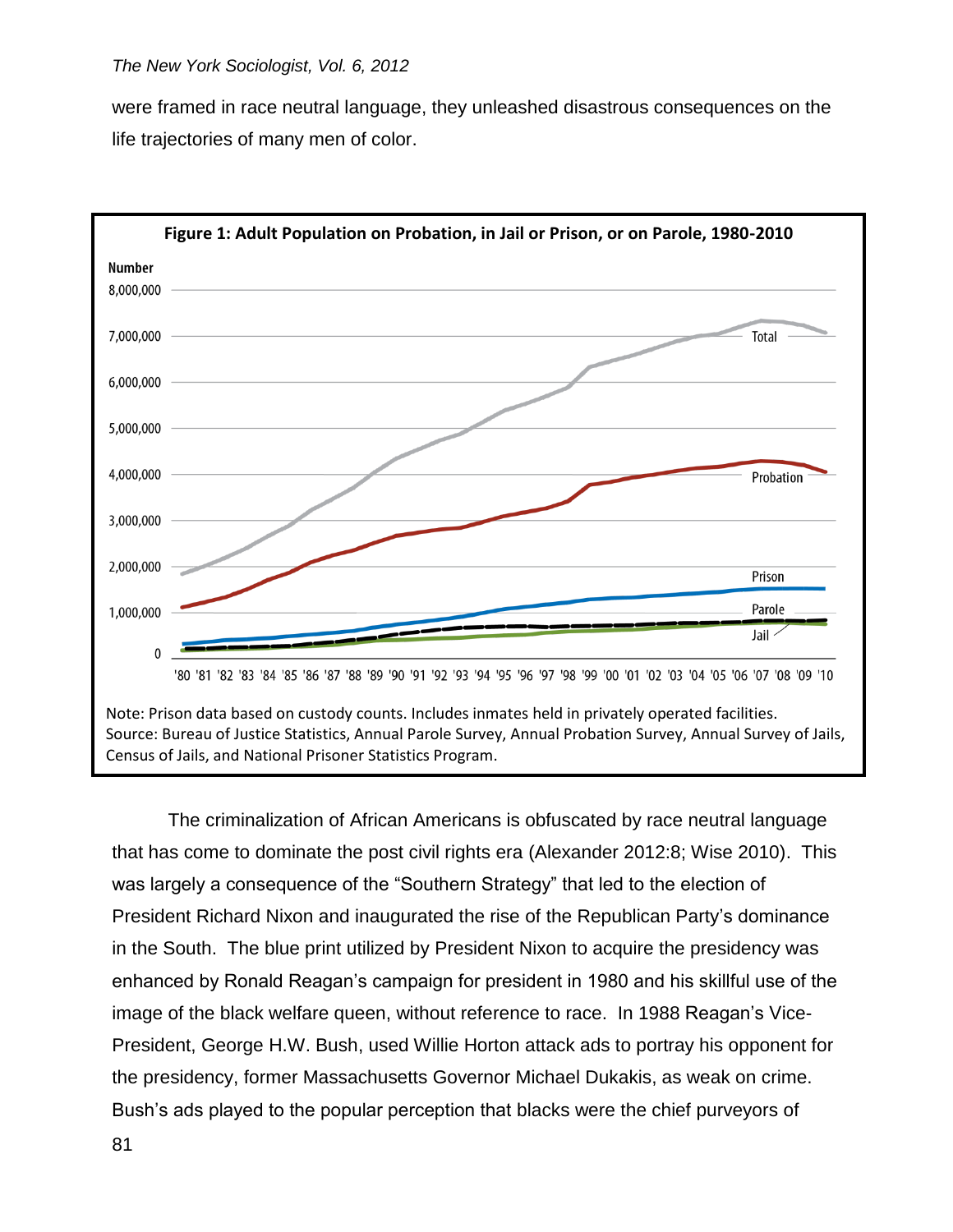crime and provided a cautionary tale about the moral and physical hazards inherent in unleashing black felons on the general population. The stunning success of Bush's political strategy was achieved without any direct reference to race. These political ads most likely secured the presidency for George H.W. Bush and reassured conservative forces that America's racial hierarchy in the post Civil Rights era was best maintained by the use of race neutral language, aggressive street-level enforcement of drug laws, and harsh sentencing guidelines (Roberts 2004:1275).

The conservatives' use of political discourse ensconced in visceral images, such as the welfare queen and Willie Horton, achieved the desired effect of reaffirming and thereby legitimizing popular but erroneous beliefs about race and crime without direct reference to race. Thus, it served as an effective instrument for disenfranchisement by promoting the misleading notion that blacks' concentration at the lower levels of America's economy was a direct consequence of their preference for welfare over work. The 2012 Republican primaries provided ample evidence of this strategy for transforming lies into truths while continuing to make legalized discrimination, respectable and acceptable. For example, frequent references to President Obama as the "food stamp president" and the Republican Party's attempts to disenfranchised blacks by suppressing the minority vote in the key battleground states of Florida, Pennsylvania, and Ohio serve as powerful reminders to Americans that race still matters.

The continuing significance of race seemingly has been blunted by the race neutral discourse that is shaped and perpetuated by well-funded conservative think tanks which have effectively removed race as an important issue on our nation's public policy agenda. Evidence to support this can be seen in efforts to erode affirmative action policies in higher education and the workplace. Moreover, attacks on affirmative action via legal challenges and passage of state-wide initiatives such as California's Proposition 209 (1996), Washington State's Initiative 200 (1998), and Michigan's Proposal 2 (2006) were accompanied by public policies that skewed anti-drug laws to emphasize punishment over rehabilitation.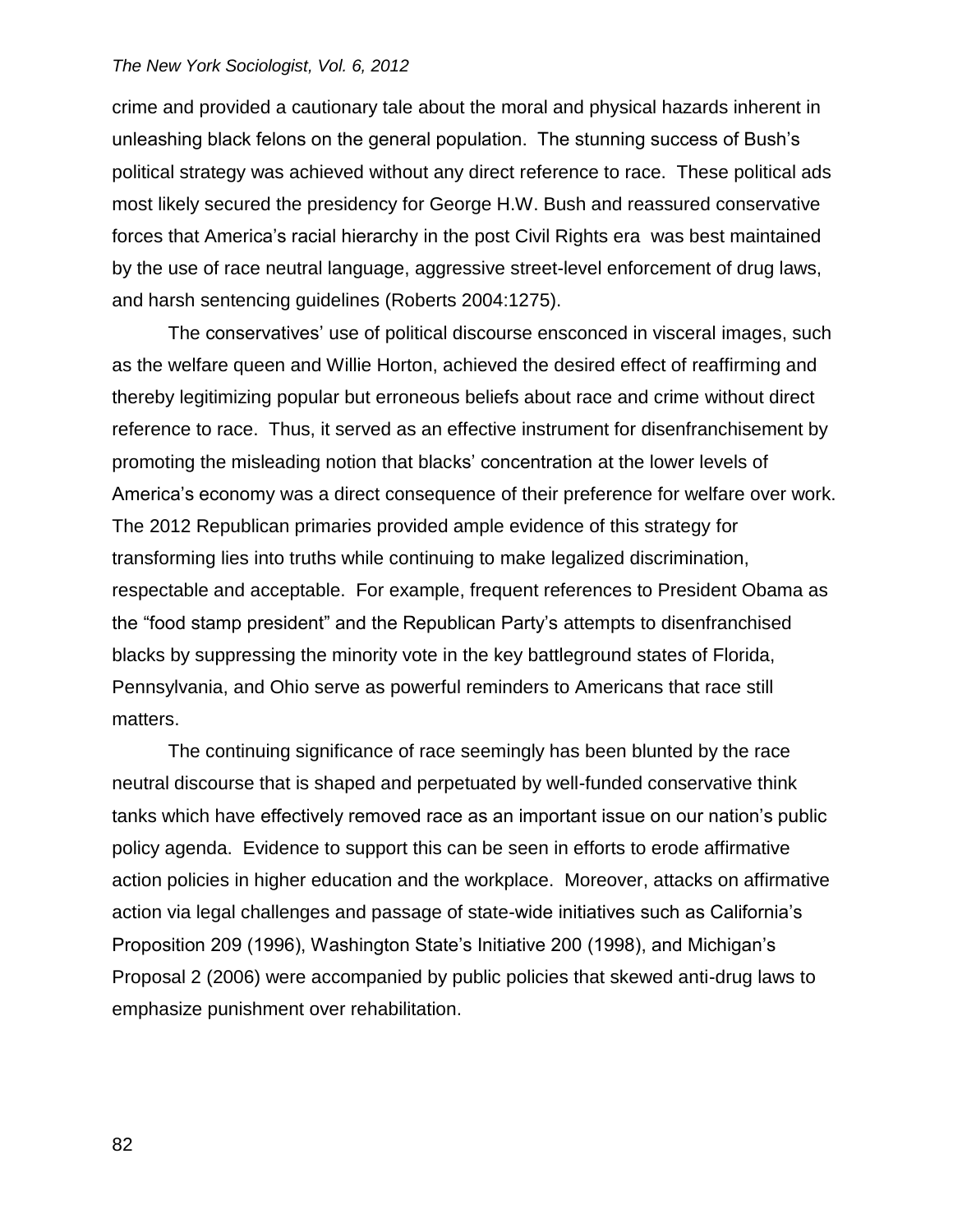

When viewed through the prism of illicit drugs, crime, and incarceration, race continues as a significant force shaping the life trajectories of African Americans. Since 1980, the number of Americans incarcerated because of drugs has accounted for the exponential growth of America's prison population. According to Guerino, Harrison, and Sabol, about half (51%) of federal inmates in 2010 were serving time for drug offenses (2011:1). A disproportionate number of individuals in federal and state prisons and local jails for drug related offenses were African Americans.

The war on drugs ushered in a new era of the African American experience. During this period incarceration became a normative experience for a large number of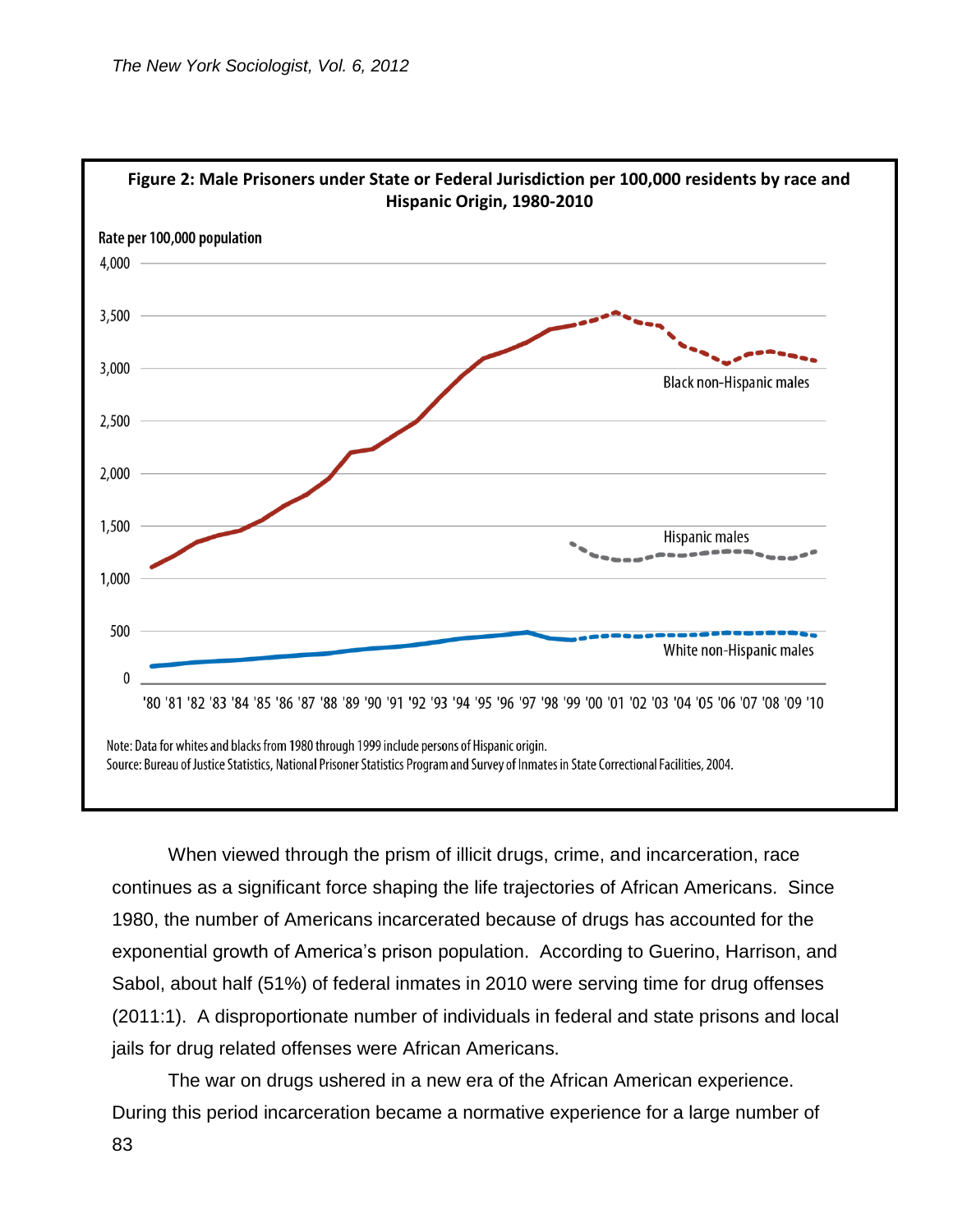African American males and females. In the early 1970s, America's prison population was approximately 200,000. By 2010, 2.3 million Americans occupied our country's federal and state prisons and local jails. Relative to their percentage of all Americans, blacks were greatly over-represented among our nation's prisoners (Guerino et al. 2011:7)

At the end of 2010 black males had an incarceration rate (3,074 per 100,000) that was nearly seven times higher than white non-Hispanic males (459 per 100,000) (Guerino et al. 2011:7). If the number of blacks in jails were added to this total, the black to white ratio is even higher. While Figure 3 shows that the black incarceration rate trended downwards between 2000 and 2010, the incarceration rates of blacks remained much higher than the rate for whites. The figures for black female prisoners, while significantly lower than those of black males, nevertheless, follow a similar trend when compared to white females. (See Figure 4)



# **Figure 3: Incarceration Rates by Race, 2000-2010**

Source: Guerino, Harrison, and Sabol, *Prisoners in 2010 (2011)*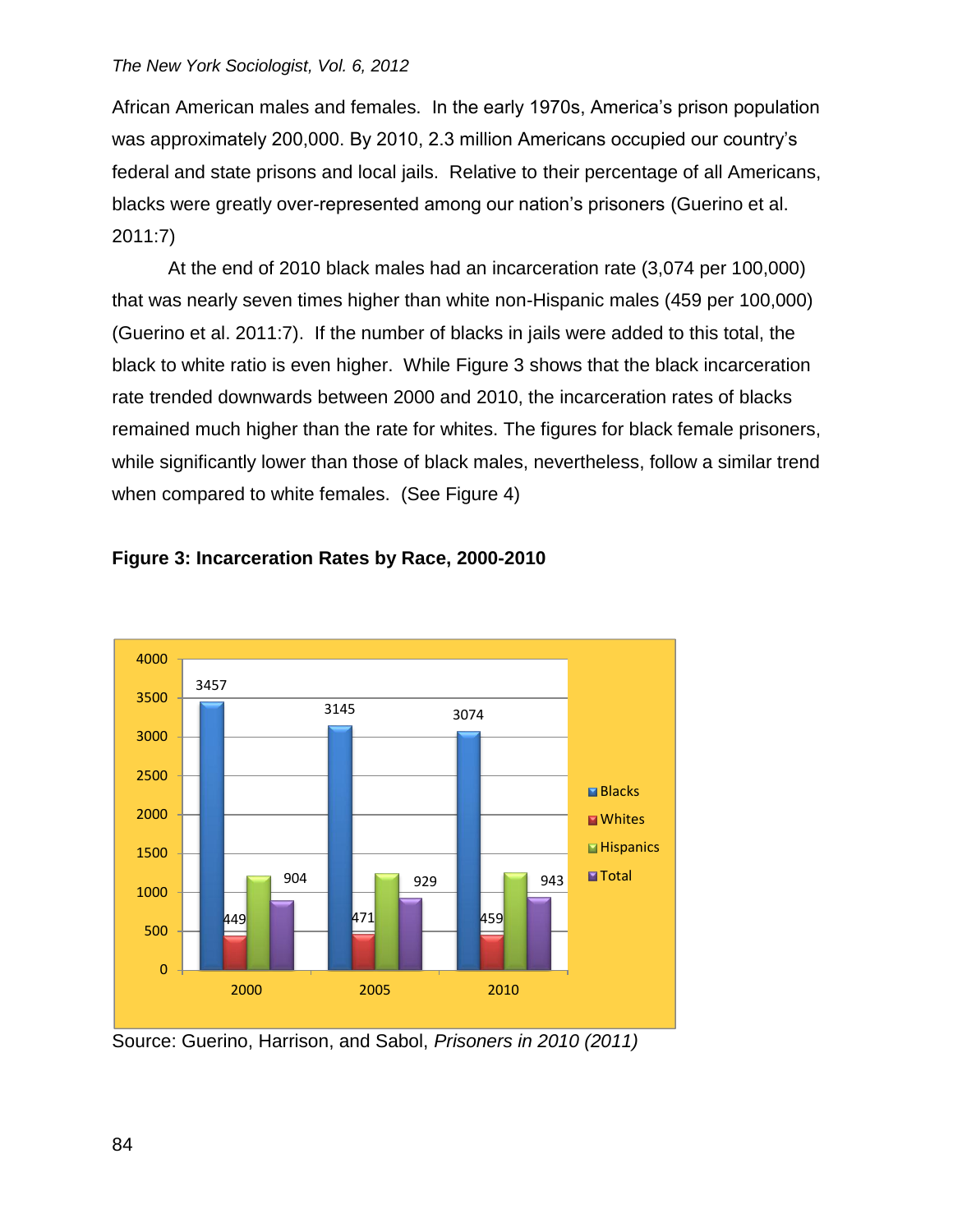While the rush to incarcerate black males has garnered the lion's share of the literature on crime, the incarceration rate for black females has mirrored the trend of their male counterparts. The incarceration of women, in general, and African American women, in particular, creates serious problems for their children's emotional development and their families' stability.

This development is very troubling given the fact that from 1991 to 2007, the number of incarcerated mothers more than doubled from 29,500 in 1991 to 65,600 (Sentencing Project 2009a:3). Ann Stanton (1980) studied fifty-four mothers and the impact their incarceration had on their children's development. Not surprisingly, children with mothers on probation did better than children whose mothers were still incarcerated. Equally as important, the severe dislocation experienced by children with incarcerated mothers did not end with their release. Consequently, Moore observed that the usual problems faced by an inmate upon release—i.e. finding money, a job, and a place to live—are particularly acute for women with children (Moore 1996:4). This alarming growth in the rates of prison confinement of African Americans has given birth to several sinister sociological synergies.



**Figure 4: Female Incarceration Rates by Race, 2000-2010**

Source: Guerino, Harrison, and Sabol, *Prisoners in 2010 (2011)*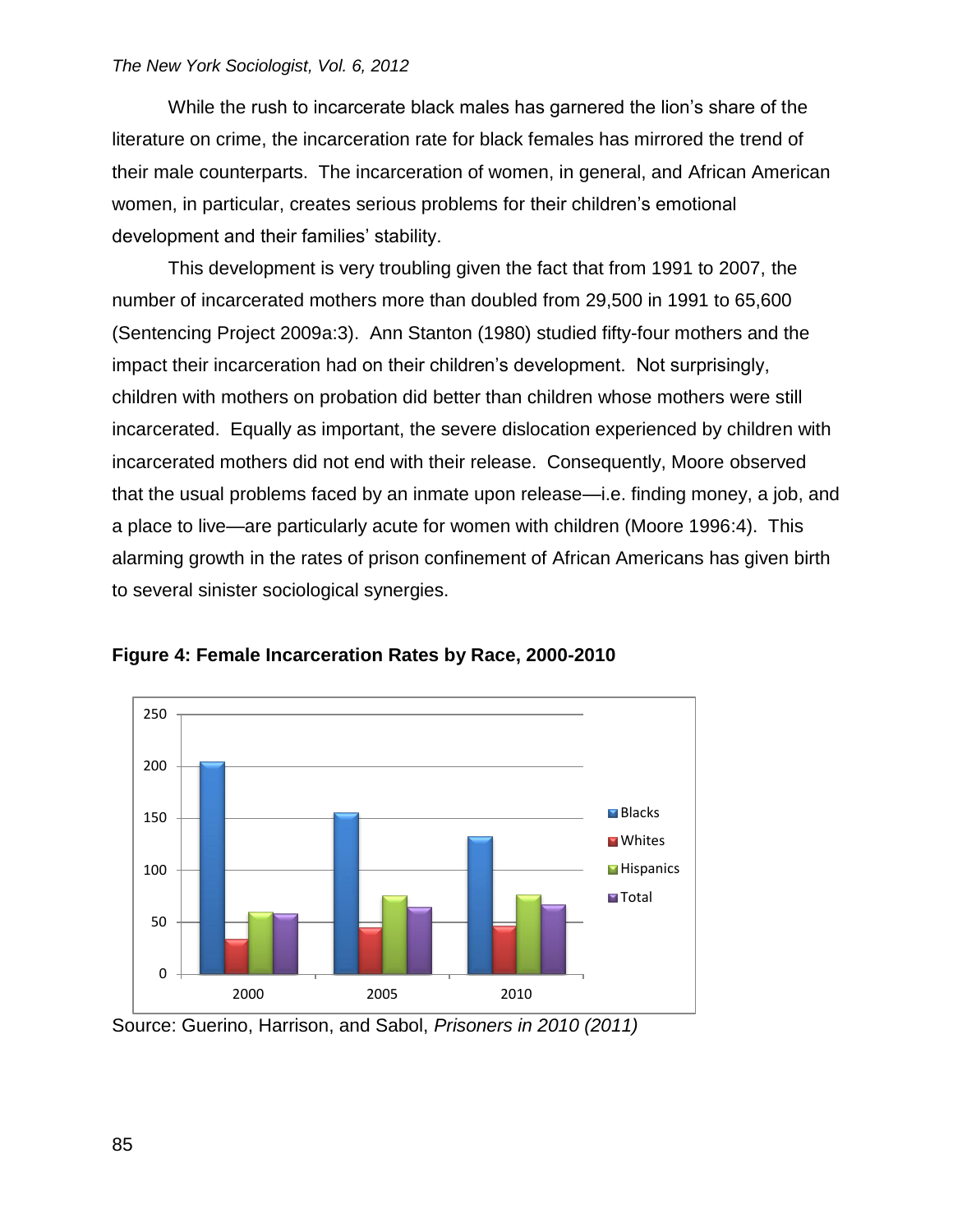# **Sinister Sociological Synergies**

George Orwell wrote, "Who controls the past controls the future. Who controls the present controls the past" (Orwell 1961:27). When the African American experience as it relates to race and crime is placed within this Orwellian chronology, sinister sociological synergies clothed in rhetorical doublethink proliferate. Evidence of the latter can be found in the dystopian narratives that characterize the life trajectory of African Americans entangled in the prison-industrial complex. The mass incarceration of African Americans constitutes the bedrock upon which the contemporary reproduction of black disenfranchisement is based. Historically, the control, domination, and marginalization of African Americans have been achieved by physical confinement and terror. Orwell wrote about and fought against the use of terror as an instrument of control. In the post-Civil Rights era, the control and domination of a significant section of the African American community is achieved through the prison-industrial complex. Like slavery, the prison-industrial complex robs African Americans of their freedom; however, while the former denial of freedom was based on the ill-conceived concept of black inferiority rooted in physical characteristics, the latter is based on the equally illconceived socially invented calculus, linking race to crime. Thus, when projected through the prism of race and crime, the mass incarceration experiences of black Americans facilitate the continued and, in some cases, growing inequality between blacks and whites in education, income, and wealth. Quantitative research demonstrating a high correlation between these socio-economic variables and the probability of being incarcerated is ignored in favor of explanations linking race, behavior, culture (or the alleged and often maligned black sub-culture), and crime. The disproportionate number of African Americans on the lowest rung of the educational and economic ladder was consequential in setting the stage for the war on drugs and public policies that resulted in their criminalization. The criminalization of African Americans continues to frustrate their attempts to be a part of the American mainstream. Ironically, Orwell wrote, "If you want a vision of the future, image a boot stamping on a human face forever" (Orwell 1961:220). This observation proves germane when applied to the African American experience as viewed through the prism of race, public policy, and crime.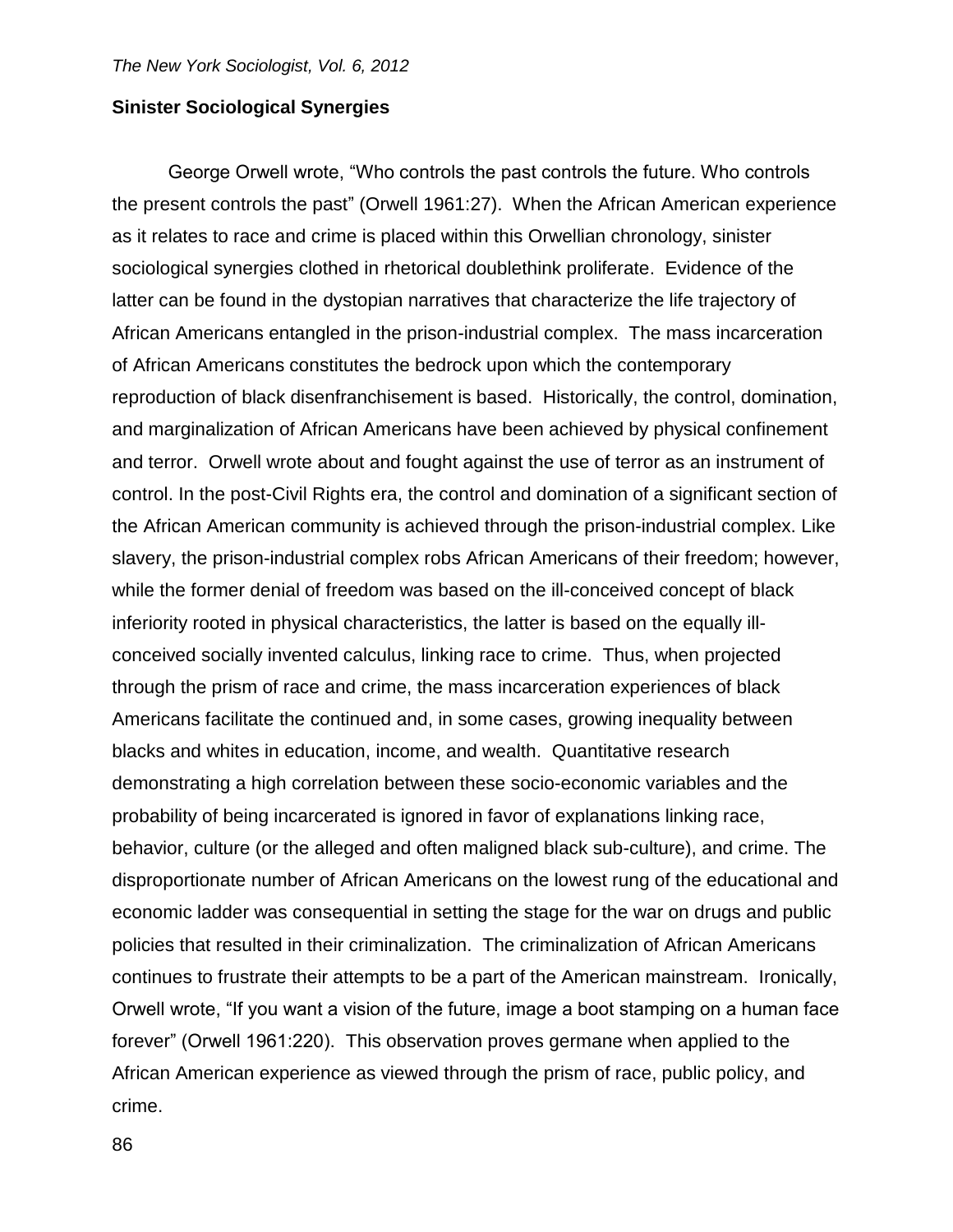The criminalization of African Americans, which accompanied the end of the Civil Rights Movement, witnessed the genesis of a series of sinister sociological synergies. First, incarceration became a normative life experience for large numbers of black men. As a consequence, by the start of the twenty-first century, the number of African American men in prisons and local jails rivals the number enrolled in colleges and universities.

Second, the large number of black male prisoners gives credence to many Americans' perception that they are irresponsible, dangerous, and a threat to society. Thus, criminal justice policies that rob them of civil rights and freedom usually go unchallenged (Roberts 2004; Alexander 2012). Over the long-run, these erroneous perceptions support practices such as racial profiling that target African Americans, resulting in glaring disproportions in the numbers of white and black prisoners. The fact that white Americans use drugs at rates similar to blacks is routinely overlooked in favor of the number of African Americans arrested and convicted of non-violent drug related offenses (Sentencing Project 2009b:8).

Third, formerly incarcerated blacks face significant barriers to employment. A criminal record becomes tantamount to legalized discrimination. Black men with felony records find insurmountable obstacles to legal employment in the governmental sector and many occupations requiring licenses from the state and security clearance from the federal government. Ironically, these ex-felons find themselves ineligible for federal and state aid to finance their educational aspirations or attempts to acquire vocational training. This led Steinberg to write, "African American males who end up in prison do find work, only to find themselves jobless again, once they are on the outside" (Steinberg 1999:157). Employers' biases against formerly incarcerated African Americans lead to idleness, high rates of recidivism, and fatalistic attitudes about their future employment prospects.

Fourth, African Americans with criminal records find themselves legally disenfranchised from the political process. The policies used to disenfranchise blacks are based on race neutral language in crime bills and harsher criminal justice sentencing guidelines that disproportionately impact black communities across America. These sinister sociological synergies legitimize the divestment of resources from the African American community. This is reflected in the flight of jobs from inner cities, the

87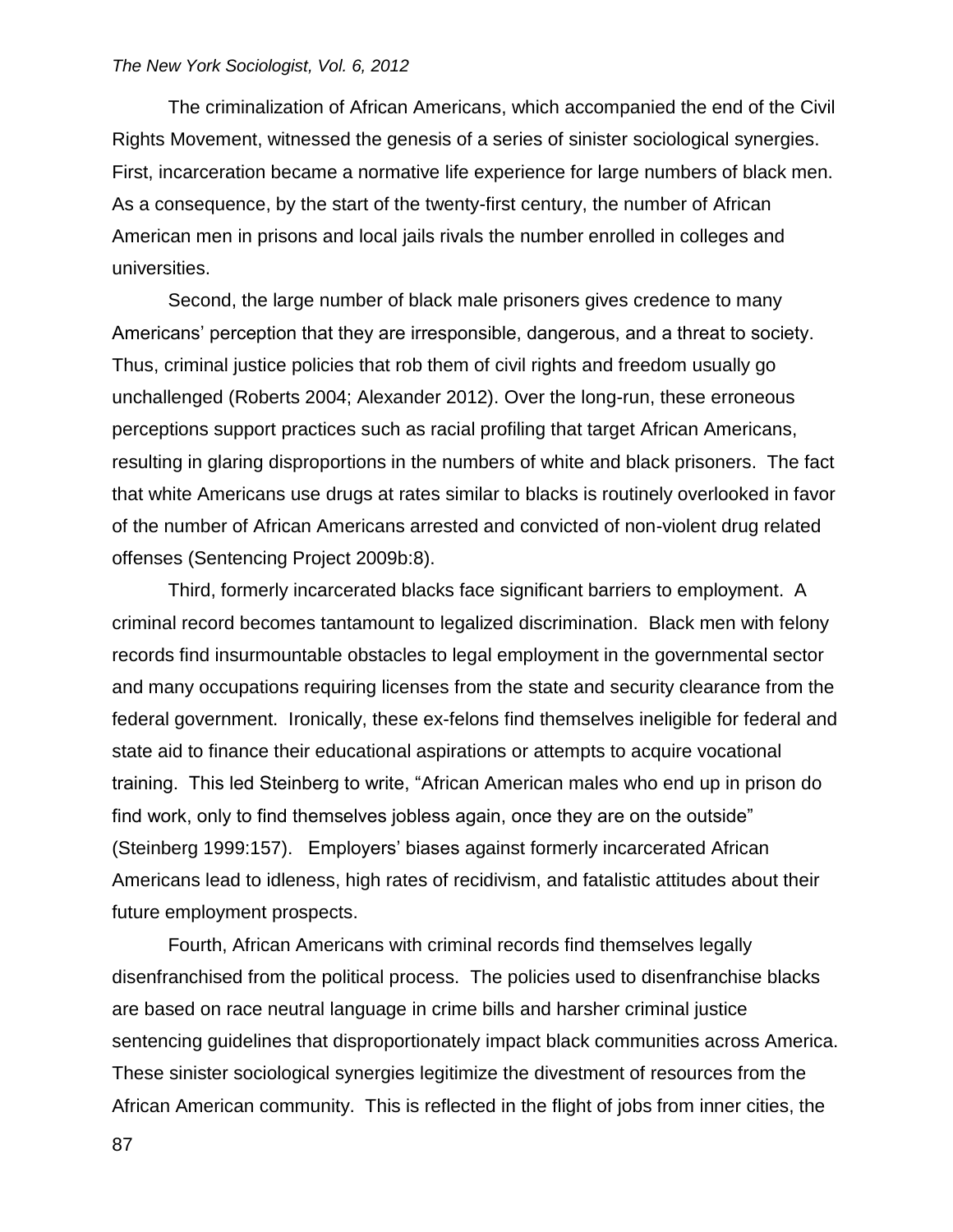concentration of African Americans in failing schools, and the criminal justice system in America. Whites are over-represented on the side of law enforcement as judges, FBI agents, ATF officials, detectives, court clerks, district attorneys, assistant district attorneys, wardens, correctional officers, etc. Conversely, blacks constitute a disproportionate number of offenders and are characterized as people who are unskilled, high school dropouts, disconnected, unemployed, and counted among those who are chronically poor. In a perverse turn of fortunes, when incarcerated these individuals are taken to prisons located in predominantly white electoral districts. They are counted as residents of these districts, thus increasing federal funds and further enhancing the political power of these districts. Although Maryland and New York passed legislation in 2010 ending this practice, and California and Delaware passed similar laws that will take effect in 2020, this form of prison based gerrymandering continues to influence federal and state funding formulae (Wagner 2012:1251). In many states, these former inmates are returned to their old neighborhoods where, because of their status as convicted felons, they are legally excluded from the political process. This cycle of disenfranchisement serves to further diminish the ability of communities of color to influence the political and legal processes that perpetuate their marginalization via the dilution of their residents' voting rights.

The contemporary experience of African-Americans enmeshed in the prisonindustrial complex reaffirms Orwell's pronouncement that political language is designed to make lies sound true and murder respectable. Despite overwhelming evidence that belies the notion that linking crime to race is a valid conclusion of social research, many Americans continue to perceive blacks as dangerous and the major driving force behind crime in America's urban centers. The ideological framework buttressing this political discourse linking the politics of race to crime is a by-product of Europeans' global conquest and their division of humanity based on race (Gossett 1963; Steinberg 1981). Ultimately, the erroneous biological calculus that accompanied the concept of race led many Americans to couple behavior with race. Thus, whites were seen a superior and blacks were branded ignorant, therefore inferior. Like the white poor in England during the period of the Enclosure, blacks became the new face of the dangerous class. Evidence of the resiliency of this racial ideology, which inflamed the passions of segregationists who vehemently resisted legal challenges to Jim Crow and to the

88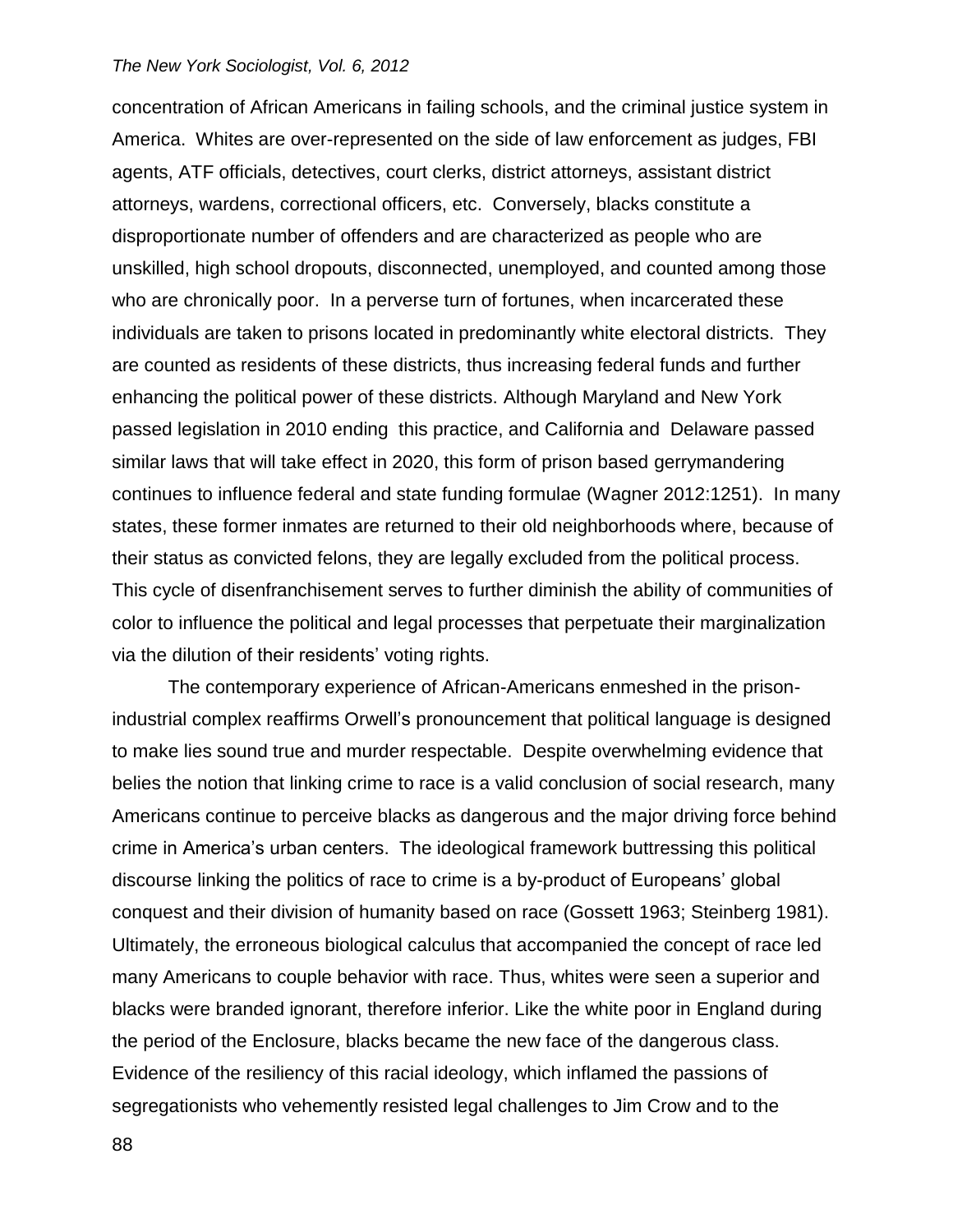employment of Ruby Bridges and others as instruments for advancing racial desegregation, may very well have influenced the new drug laws that ultimately had a disproportionate impact on African Americans' communities. Despite the Civil Rights Movement's success in rolling back Jim Crow's legal frontiers, the basis upon which America's system of racial hierarchy was built was reconstituted. America's contemporary racial hierarchy is largely based on the expansion of the prison-industrial complex and the creation of new laws and draconian sentencing guidelines that target African-Americans without the use of political language ensconced in race. Thus, like a Shakespearean tragedy, the children of formerly incarcerated individuals ended up taking their fathers' and, increasingly, their mothers' places in federal and state prisons upon their arrival at adulthood. Ultimately, these sinister sociological synergies give credence to Thomas Paine's early challenge to our national beliefs when he observed in the *Rights of Man*:

When it can be said by any country in the world, my poor are happy, neither ignorance nor distress is to be found among them, my jails are empty of prisoners, my streets of beggars, the aged are not in want, the taxes are not oppressive, the rational world is my friend because I am the friend of happiness. When these things can be said, then may that country boast its constitution and its government (Paine 1995).

If Paine's observation is the barometer by which the progress of African Americans should be measured, then the reelection of President Obama marks not the end but the continuation of black leaders' and heroes' attempts to get whites to truly recognize them as part of the human family. When this goal is achieved our nation will truly fulfill the meaning of its Constitution and its celebration of freedom, equality, and justice for all.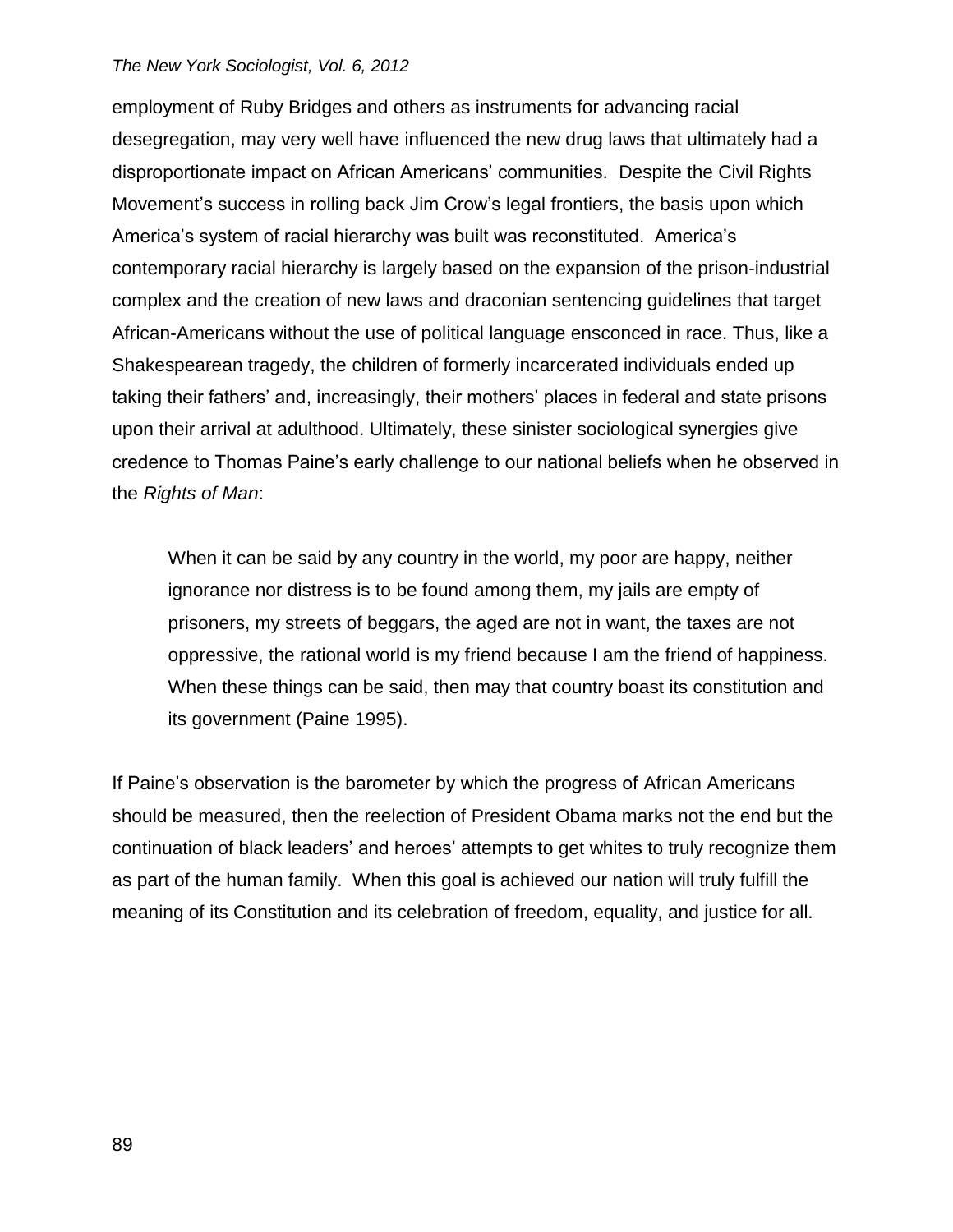# **References**

- Alexander, Michelle. 2012. *The New Jim Crow: Mass Incarceration in the Age of Colorblindness*. New York: The New Press.
- Belk, Adolpus. 2006. *A New Generation of Native Sons: Men of Color and the Prison Industrial Complex.* Washington, D.C.: Joint Center for Politics and Economic Studies.
- Bush, Roderick. 2009. *The End of White World Supremacy: Black Internationalism and the Problem of the Color Line*. Philadelphia: Temple University Press.
- Cox, Robynn. 2010. "Crime, Incarceration, and Employment in Light of the Great Recession." *Review of Black Political Economy* 37:283-294.
- Cuffee, Sallie. 2008. *Manchild Dying in the Promised Land: Strategies to Save Black Males*. Chicago, IL: American Images.
- Donziger, Steven. 1996. *The Real War on Crime: Report of the National Criminal Justice Commission*. New York: Harper Perennial.
- Gossett, Thomas. 1963. *Race: The History of an Idea in America*. New York: Schocken Books.
- Gray, Madison. 2009. "New York's Rockefeller Drug Laws." *Time*, 2 April, 2009.
- Guerino, Paul, Paige Harrison, and William Sabol. 2011. *Prisoners in*

*2010*. Washington, D.C.: United States Department of Justice.

Moore, Joan. 1996. "Bearing the Burden: How Incarceration Weakens Inner City Communities." *Oklahoma Criminal Justice Research Consortium Journal*. On-Line 8 September. Retrieved September 1, 2012. [http://www.doc.state.ok.us/offend](http://www.doc.state.ok.us/offenders/ocjrc/96.htm) [ers/ocjrc/96.htm.](http://www.doc.state.ok.us/offenders/ocjrc/96.htm)

- NAACP. 2009. "Criminal Justice Fact Sheet." Retrieved September 8, 2012.
- [http://www.naacp.org/pages/criminal](http://www.naacp.org/pages/criminal-justice-fact-sheet)[justice-fact-sheet](http://www.naacp.org/pages/criminal-justice-fact-sheet)
- Orwell, George. 1946. "Politics and the English Language." *The Complete Works of George Orwell,* On-Line Retrieved 8September 8. 2012. [http://www.george](http://www.george-/)orwell.org/Politics\_and\_the\_Engli sh\_Language/0.html.
- Orwell, George. 1961. *1984*. New York: Signet Classics.
- Pager, Devah, and Bruce Western. 2005. "Race at Work: Realities of Race and Criminal Record in the NYC Job Market." On-Line 1 September. Retrieved September 8, 2012. [http://www.nyc.gov/html/cchr/html](http://www.nyc.gov/html/cchr/html/raceatwork.html) [/raceatwork.html.](http://www.nyc.gov/html/cchr/html/raceatwork.html)
- Paine, Thomas. 1995. *The Rights of Man*. On-line July 4. Retrieved September 18, 2012.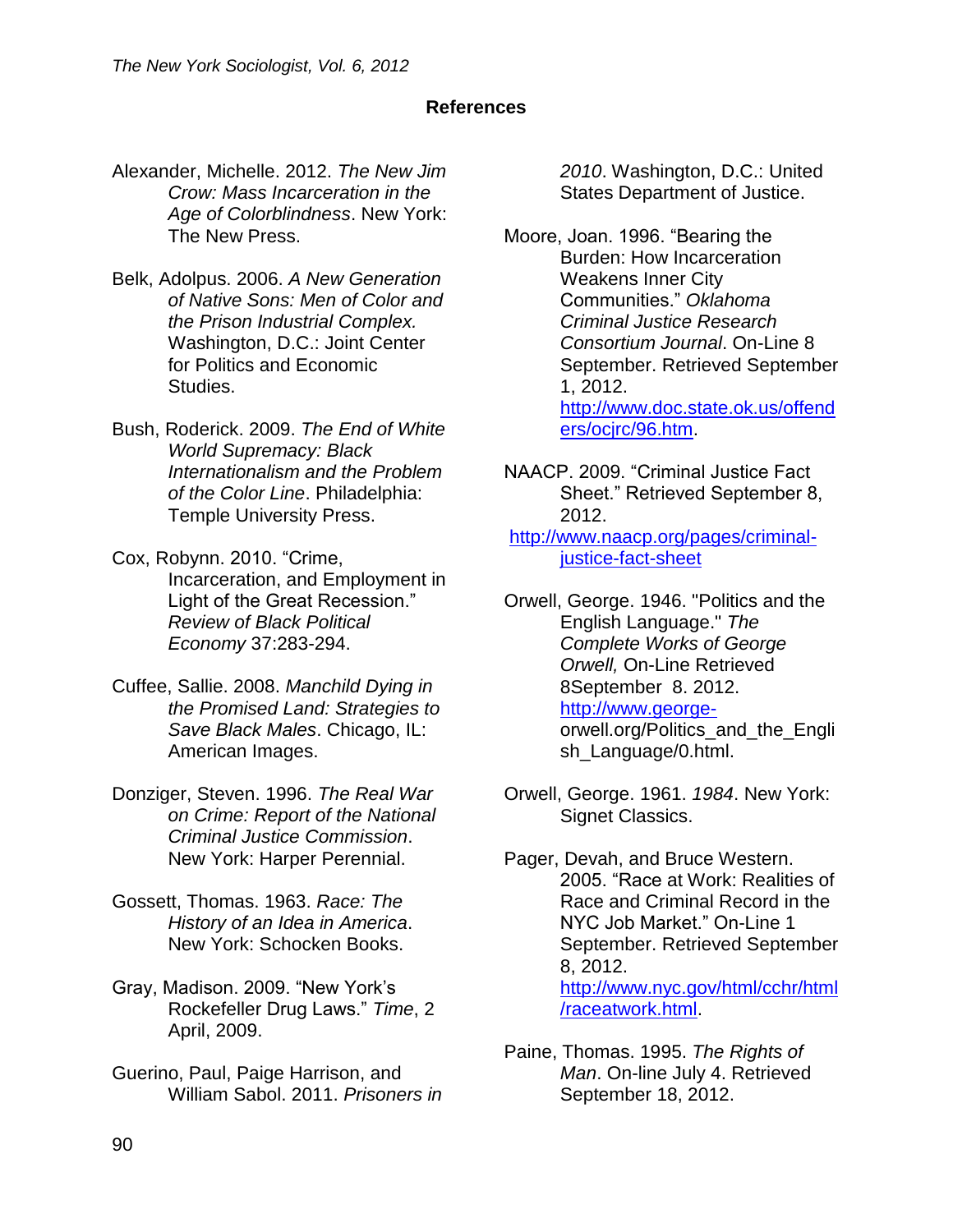[Http://www.ushistory.org/paine/rig](http://www.ushistory.org/paine/rights/footnotes.htm) [hts/footnotes.htm.](http://www.ushistory.org/paine/rights/footnotes.htm)

- Pettit, Becky. 2012. *Invisible Men: Mass Incarceration and the Myth of Black Progress*. New York: Russell Sage Foundation.
- Pettit, Becky, and Bruce Western. 2004. "Mass Imprisonment and the Life Course: Race and Class Inequality in U.S. Incarceration." *American Sociological Review* 69:151-169.
- Roberts, Dorothy. 2004. "The Social and Moral Cost of Mass Incarceration in African American Communities." *Stanford Law Review* 56:1271-1305.
- Stanton, Ann. 1980. When Mothers Go to Jail. Lexington, MA: Lexington Books.
- Sentencing Project. 2009a. *Incarcerated Parents and Their Children: Trends 1991-2007.* Washington, D.C.: The Sentencing Project.
- Sentencing Project. 2009b. *The Changing Racial Dynamics of the War on Drugs.* Washington, D.C.: The Sentencing Project.
- Steinberg, Stephen. 1981. *The Ethnic Myth*. Beacon Press: New York.

Steinberg, Stephen. 1999. "Occupational Opportunities and Race."Pp151-160 in *The Meaning of Sociology: A Reader*, edited by J.M. Charon. Prentice Hall: Upper Saddle River, New Jersey.

Street, Paul. 2001. "Race, Prison, and Poverty: The Race to Incarcerate in the Age of Correctional

Keynesianism." *Z Magazine*, 10 May, p. 26.

- U.S. Congress. 2009. House Judiciary Committee Subcommittee on the Constitution, Civil Rights and Civil Liberties. Statement of Marc Mauer, Executive Director of the Sentencing Project. Hearing on H.R. 3335 The Democracy Restoration Act of 2009.
- Wagner, Peter. 2012. "Breaking the Census: Redistricting in an Era of Mass Incarceration." *William Mitchell Law Review* 38:1241- 1260.
- Wise, Tim. 2010. *The Rise of Post Racial Politics and the Retreat from Racial Equity*. San Francisco: City Lights Books.